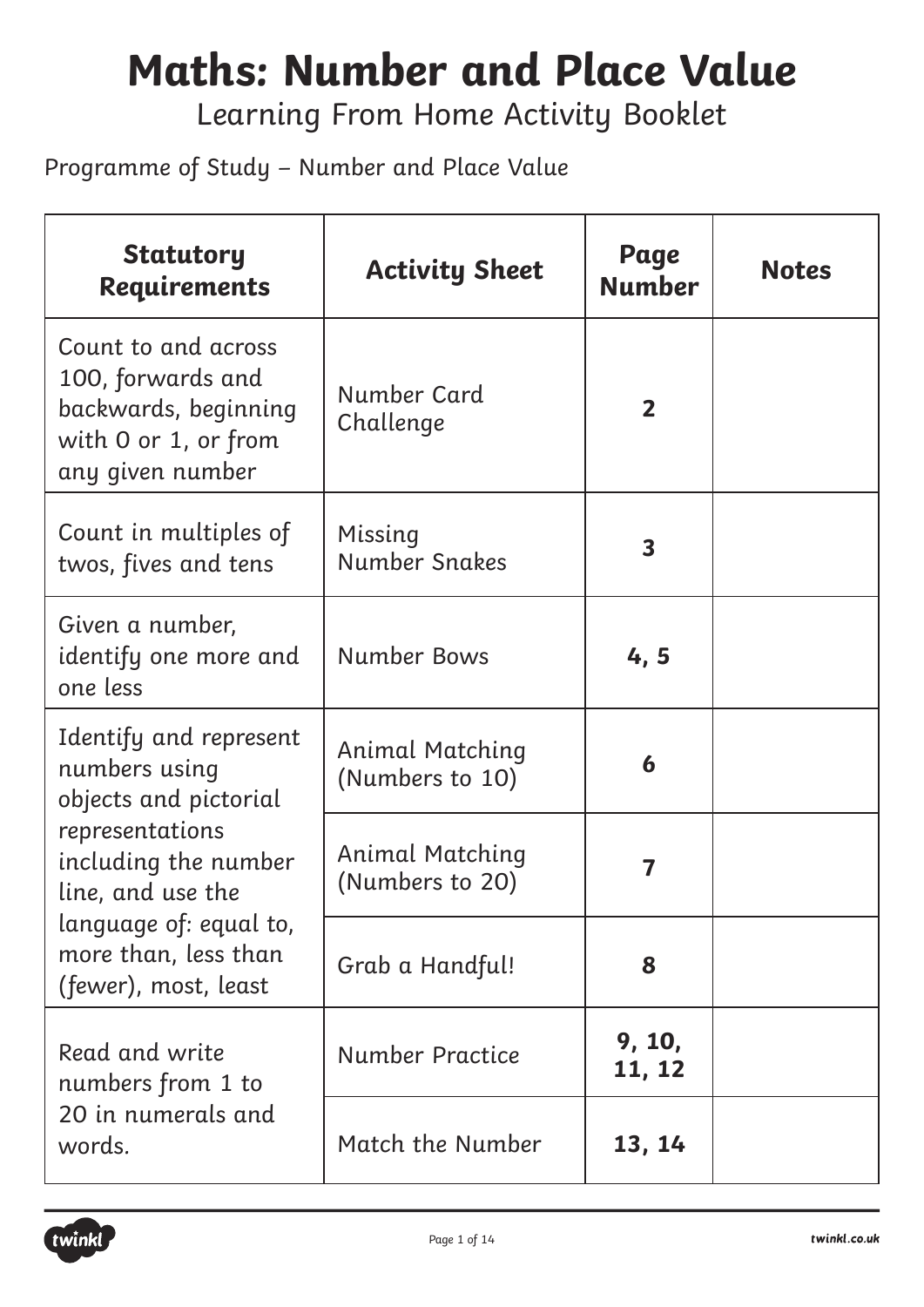## **Number Card Challenge**

Cut out these cards and shuffle them up. Place them face down. Take it in turns to choose a number from 0 to 100 (you could use 0 to 20 or 0 to 50 if you prefer). Take it in turns to pick a card from the pile and answer the question on the card about your number. If you get it right, you keep the question card. If you get it wrong, put the card at the bottom of the pile.

| What is 3<br>more than<br>your number?                          | Count on 10<br>from your<br>number.                  | Which<br>number comes<br>after your<br>number? |
|-----------------------------------------------------------------|------------------------------------------------------|------------------------------------------------|
| <b>Count back</b><br>10 from your<br>number.                    | Which<br>number comes<br>before your<br>number?      | Count on in<br>2s from your<br>number.         |
| <b>Count from</b><br>your number<br>up to 100 (or<br>20 or 50). | <b>Count back</b><br>from your<br>number to<br>zero. | Is your<br>number even<br>or odd?              |

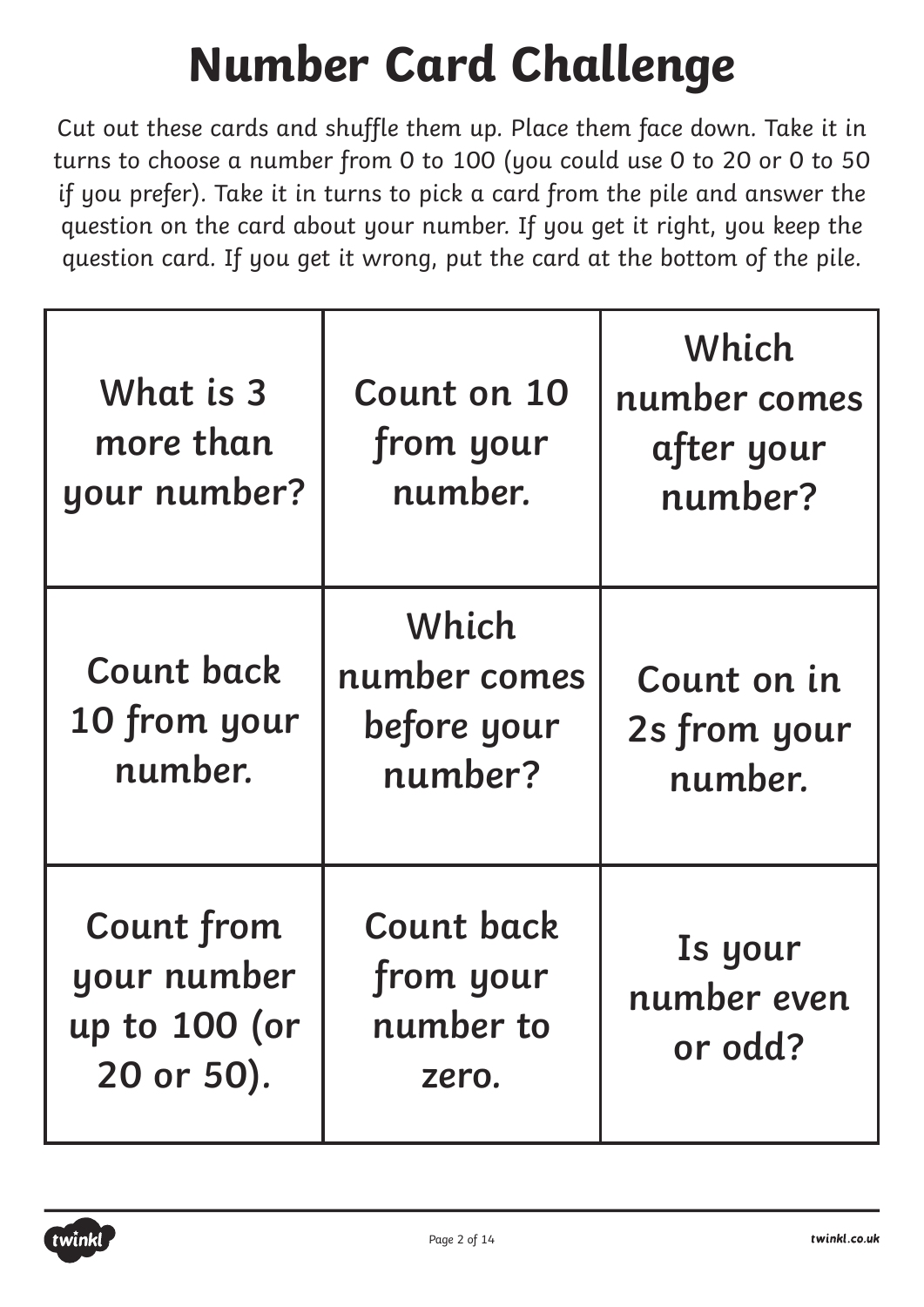## **Missing Number Snakes**

Fill in the missing numbers on the snakes. Be careful to check whether you are counting in 2s, 5s or 10s!



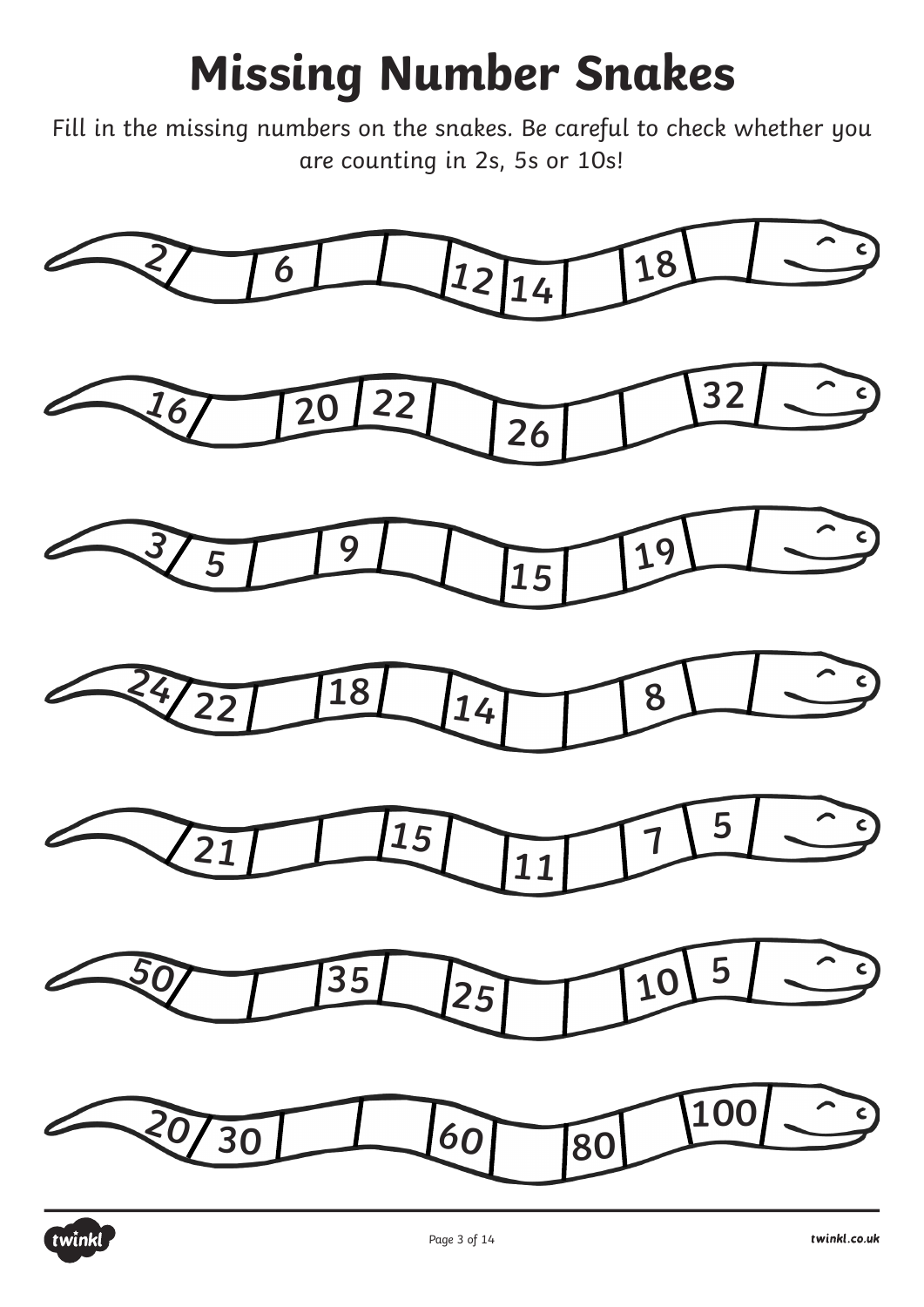#### **Number Bows - One More and One Less**

Write the missing numbers on the bows.

Write one more.



Write one less.



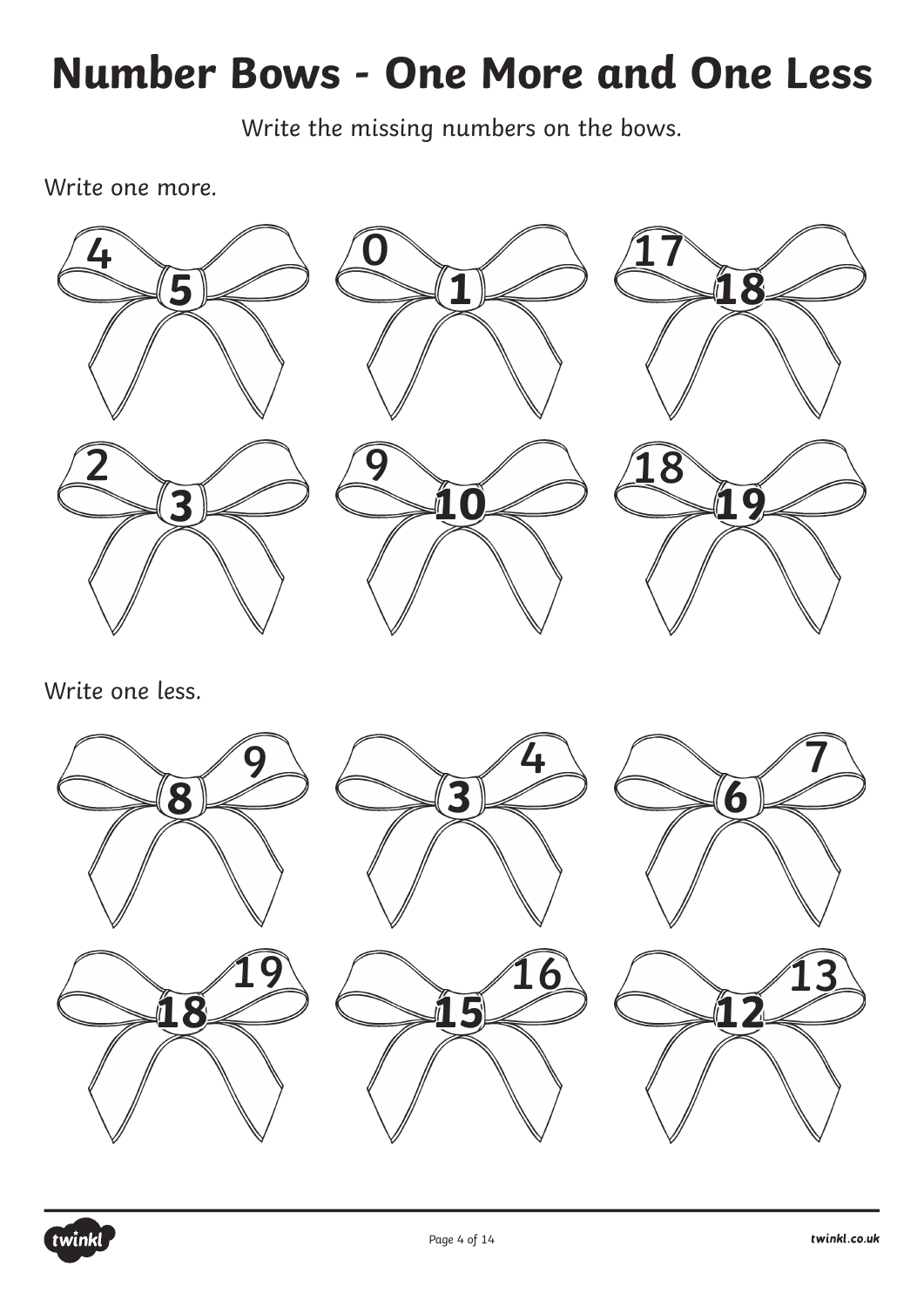Write one less and one more.



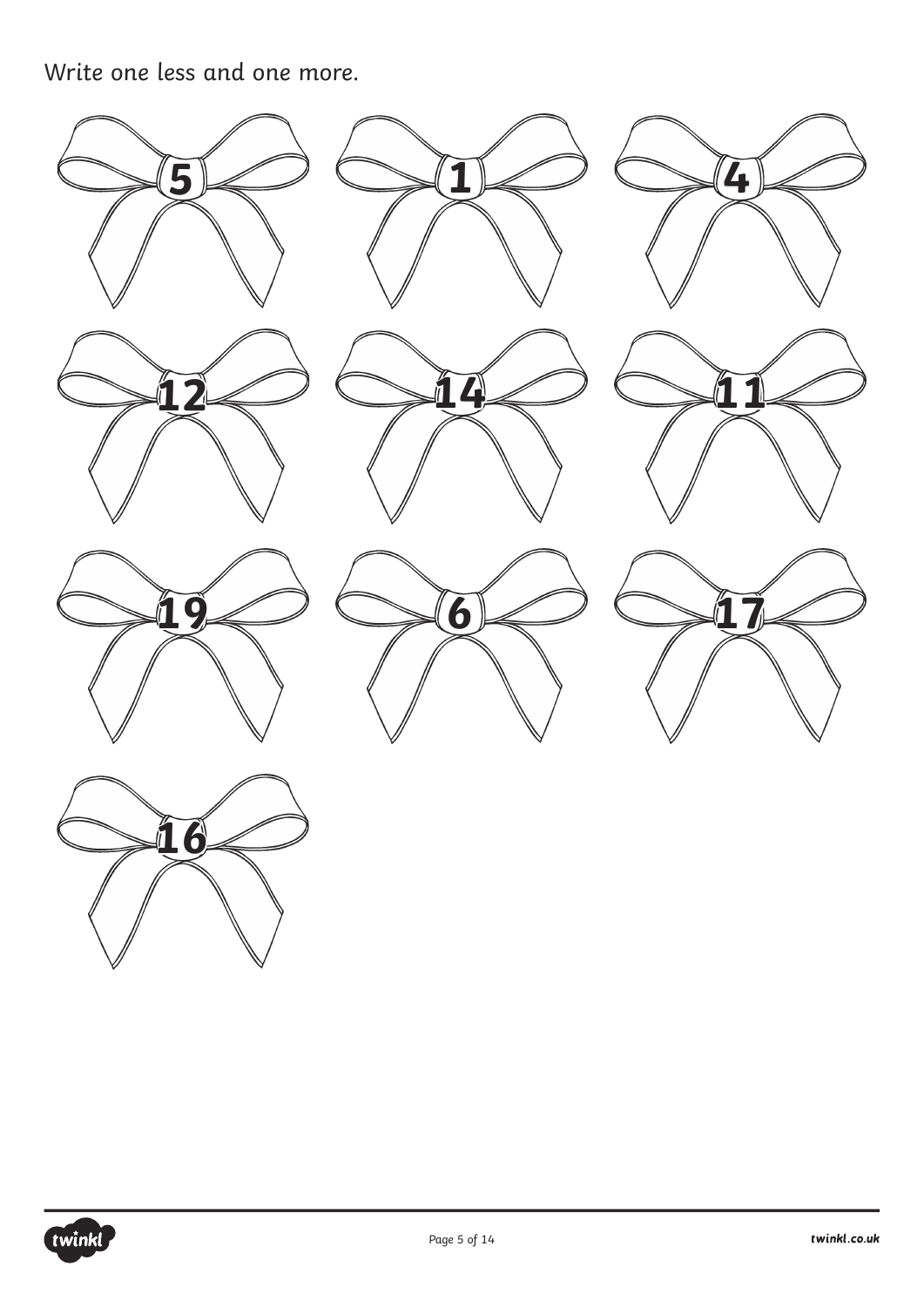# **Animal Matching - Numbers to 10**

How many animals in each group? Count them, then write the number in the circle.



Now write each number on the number line.

|--|--|--|--|--|--|--|--|--|--|--|

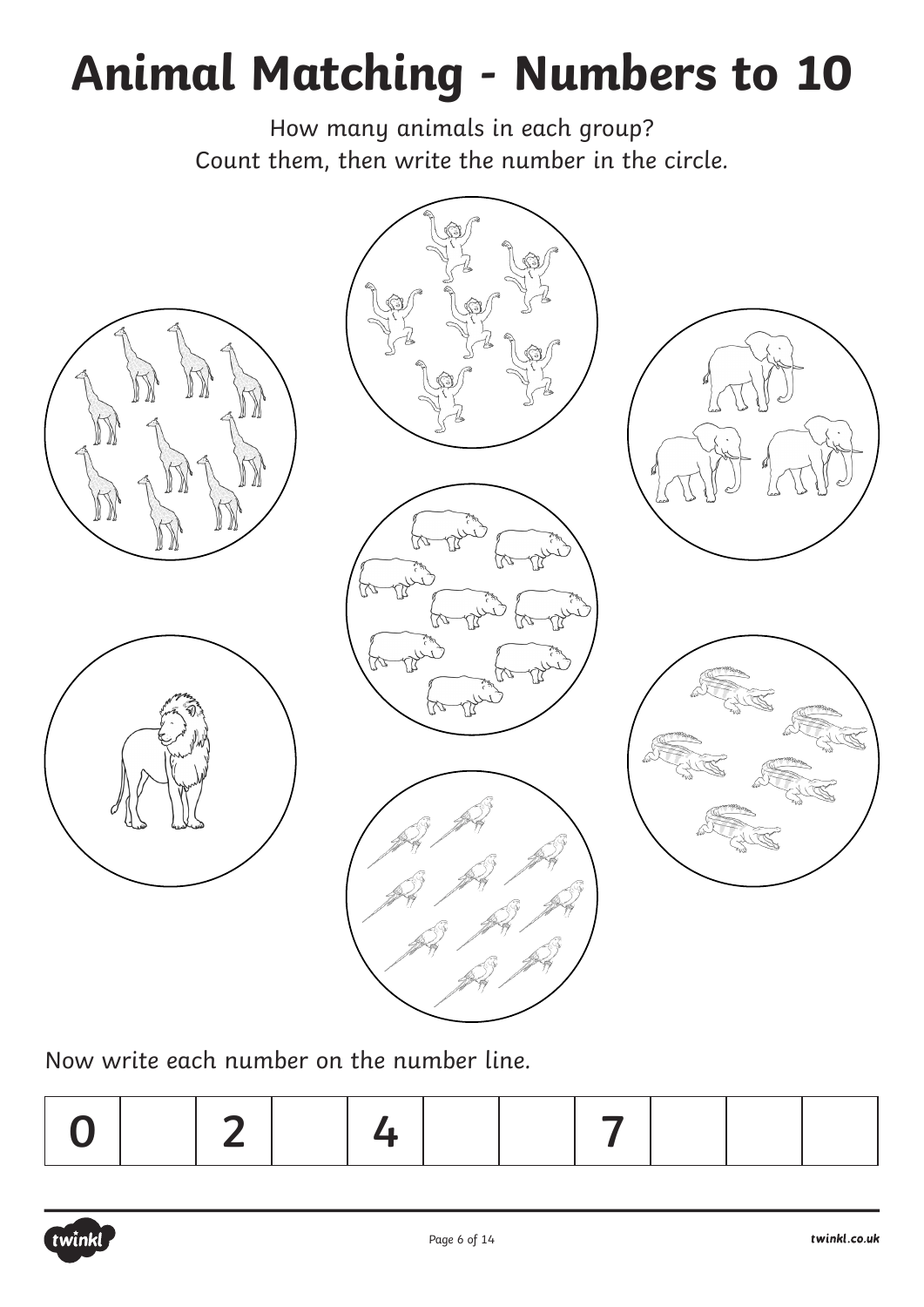## **Animal Matching - Numbers to 20**

How many animals in each group? Count them, then write the number in the circle.



Now write each number on the number line.

|  |  | $\overline{\phantom{0}}$ |  |  | --<br>- |  | - |  |  |  |  |  |  |  |  |  |  |  |  |  |
|--|--|--------------------------|--|--|---------|--|---|--|--|--|--|--|--|--|--|--|--|--|--|--|
|--|--|--------------------------|--|--|---------|--|---|--|--|--|--|--|--|--|--|--|--|--|--|--|

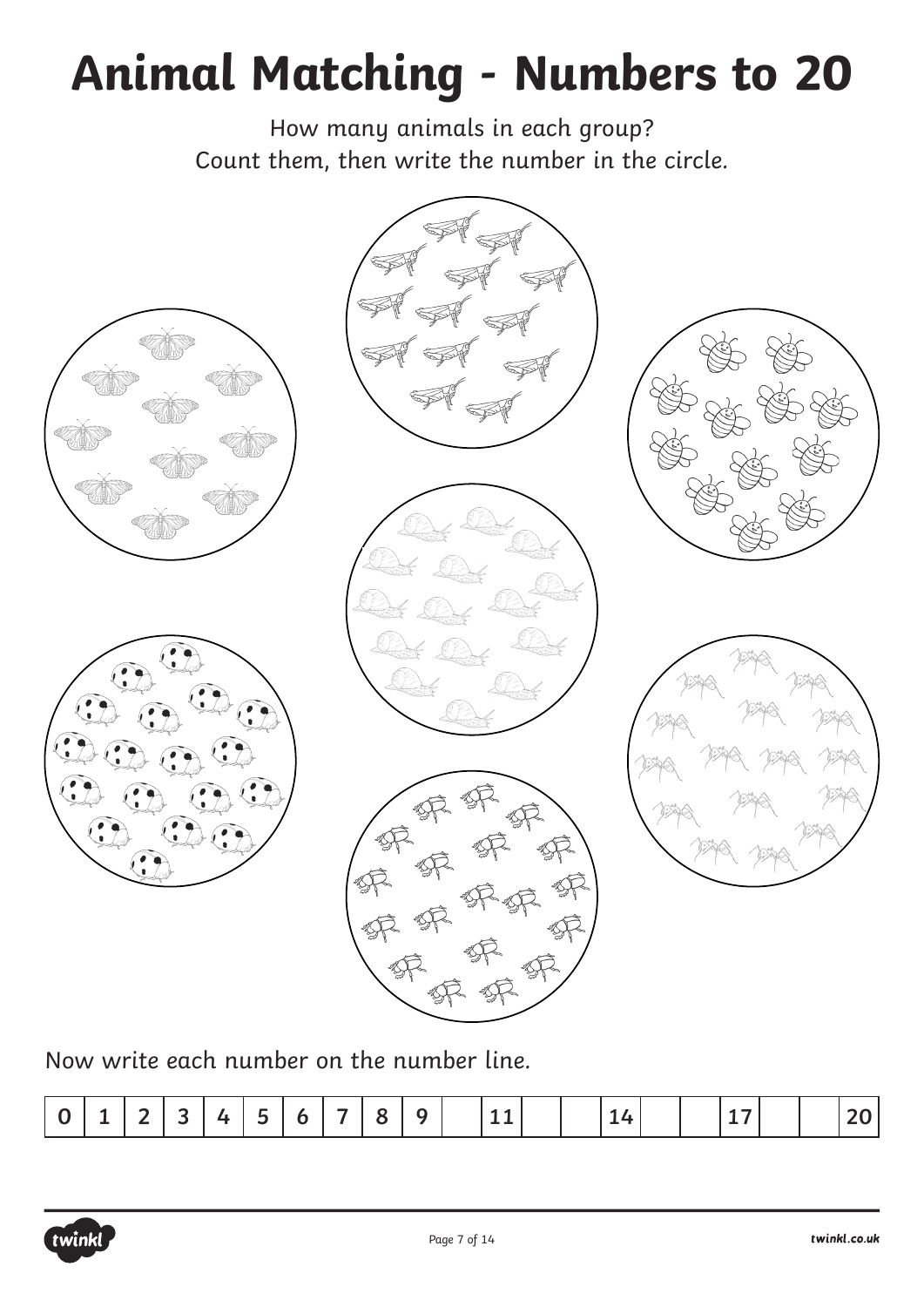## **Grab a Handful!**

Fill a bag with beads, bricks, dried beans or other small items. The better you are at counting, the smaller the objects should be! Now take it in turns to 'grab a handful' and count them into a container. Write how many you have in your box. Whoever has more wins a counter. If you both have the same amount then you both win a counter. The winner is the person with the most counters after eight turns.

Challenge yourself by playing again, but this time the person with fewer objects wins a counter.

Tip: Encourage your child to count accurately by touching and/or moving each object and saying the number name as they do so. Help them to use the correct language of 'more', 'fewer', 'the same number' when comparing their number to yours.

| My number              |  |  |  |  |
|------------------------|--|--|--|--|
| My helper's<br> number |  |  |  |  |

| Your number               |  |  |  |  |
|---------------------------|--|--|--|--|
| Your helper's<br>  number |  |  |  |  |







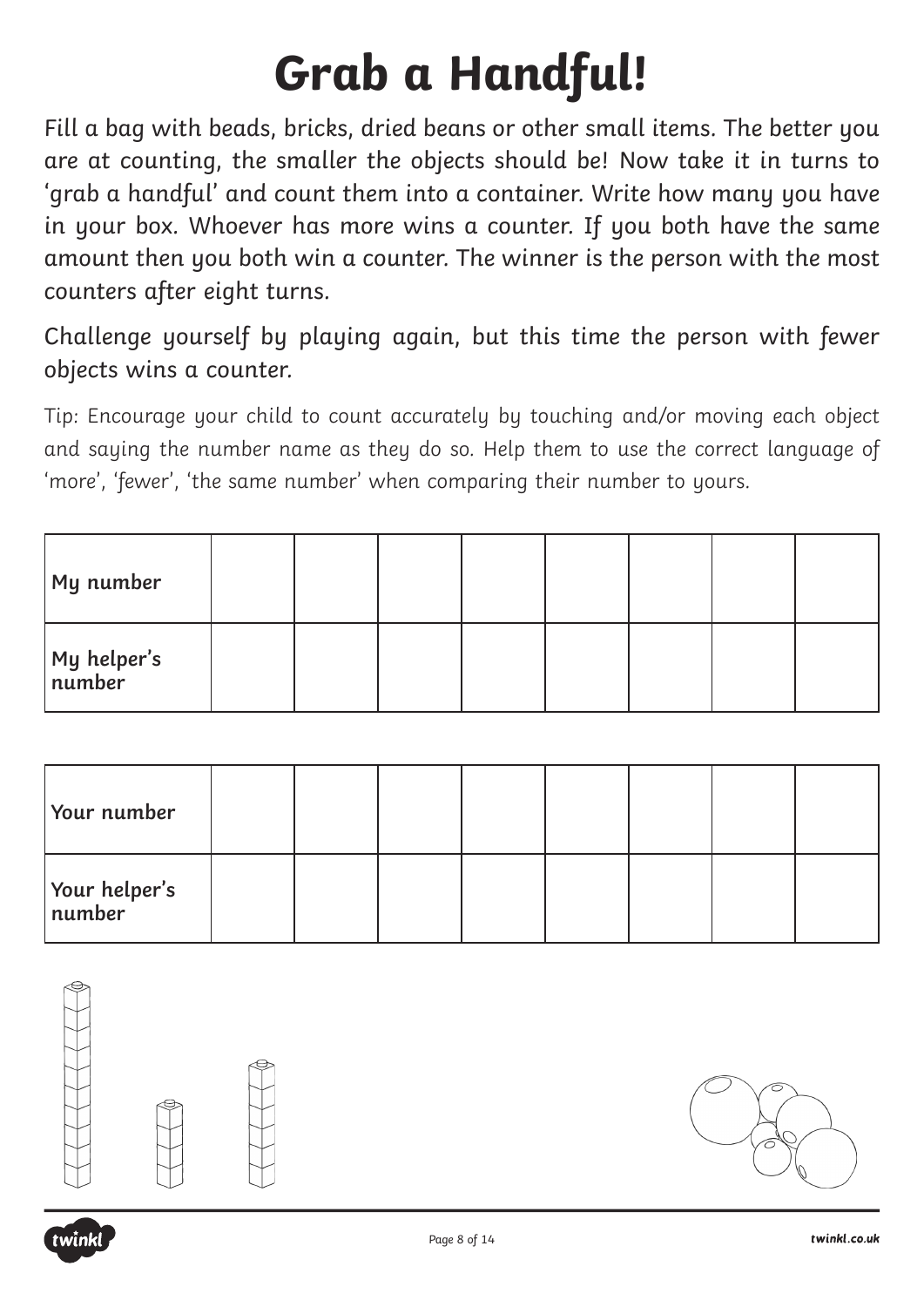#### **Number Practice - 0 to 10**

Copy the numbers by going over the dotted lines. Then write the number yourself along the line. Tell your helper the numbers as you write them.



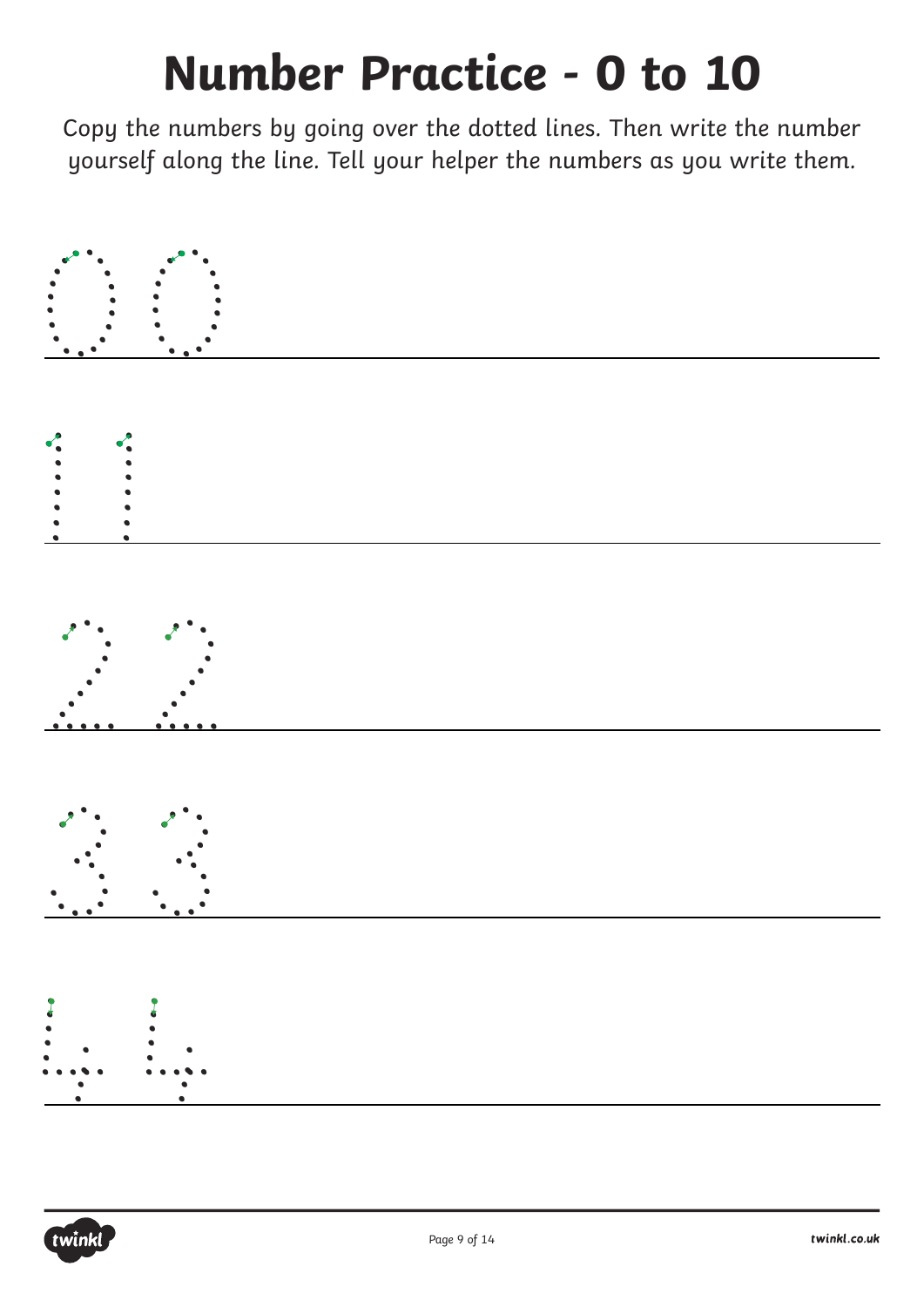









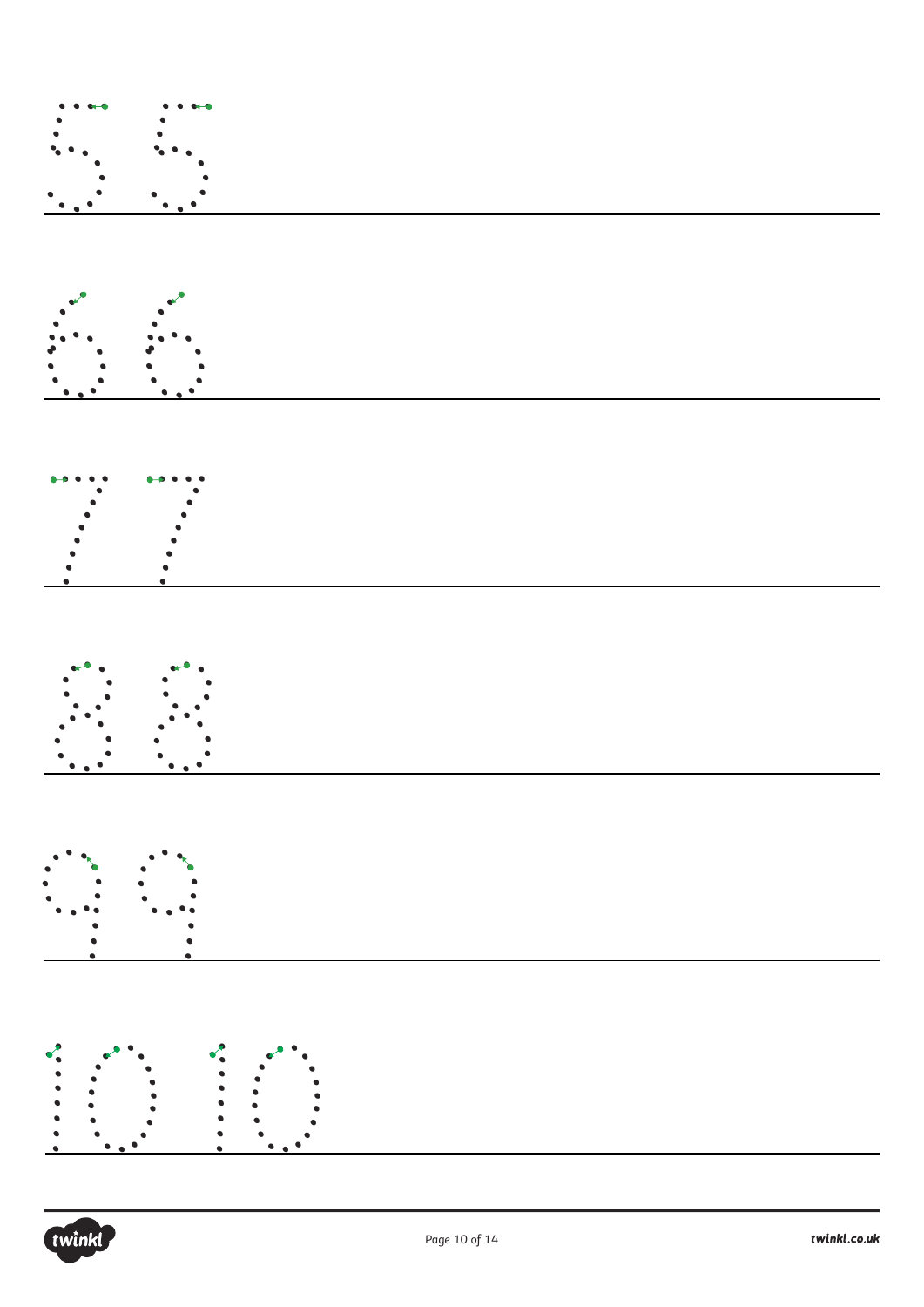#### **Number Practice - 11 to 20**

Copy the numbers by going over the dotted lines. Then write the number yourself along the line. Tell your helper the numbers as you write them.



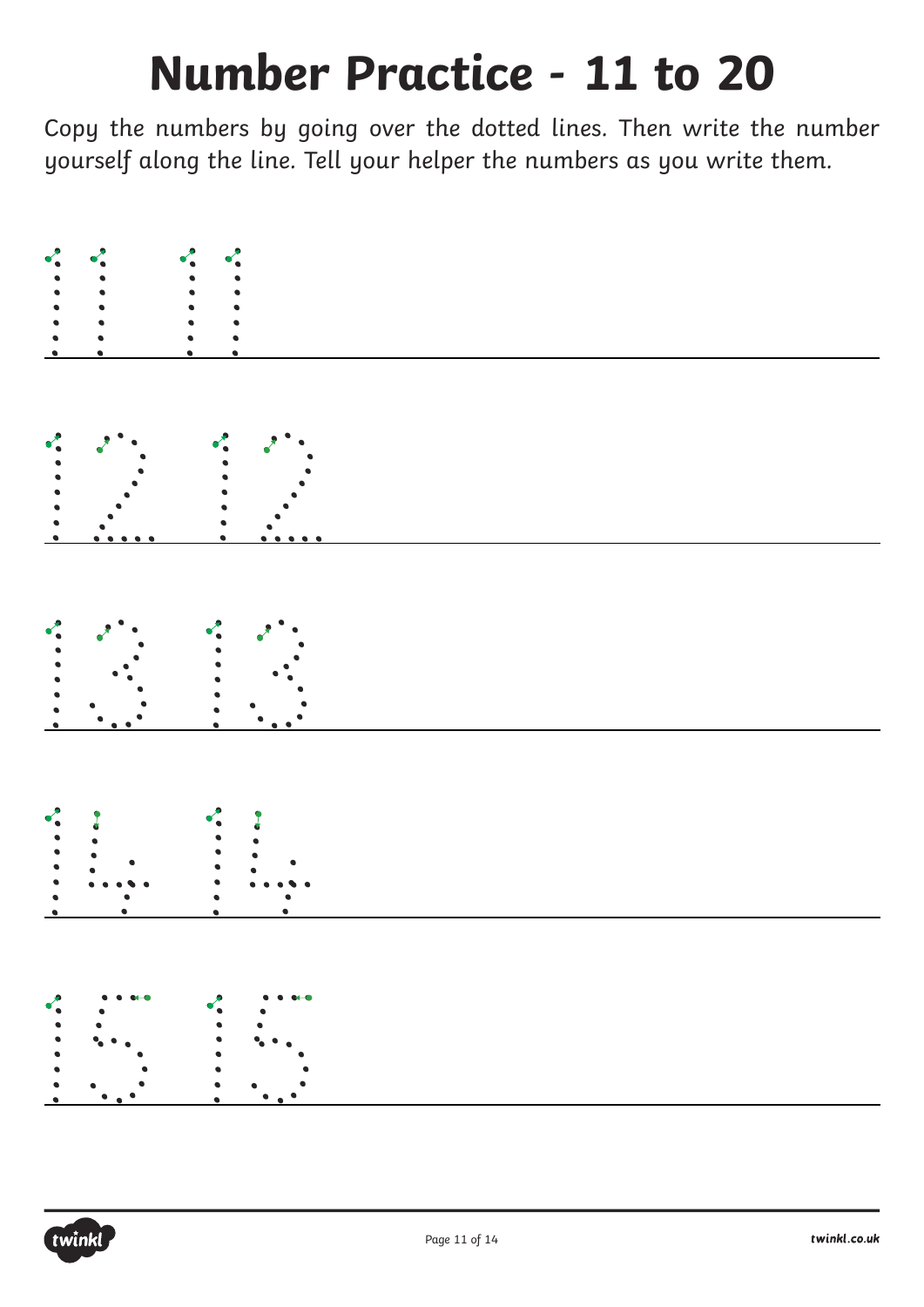| <b></b>          |
|------------------|
|                  |
|                  |
|                  |
| $\ddot{\bullet}$ |
|                  |
|                  |
|                  |
|                  |

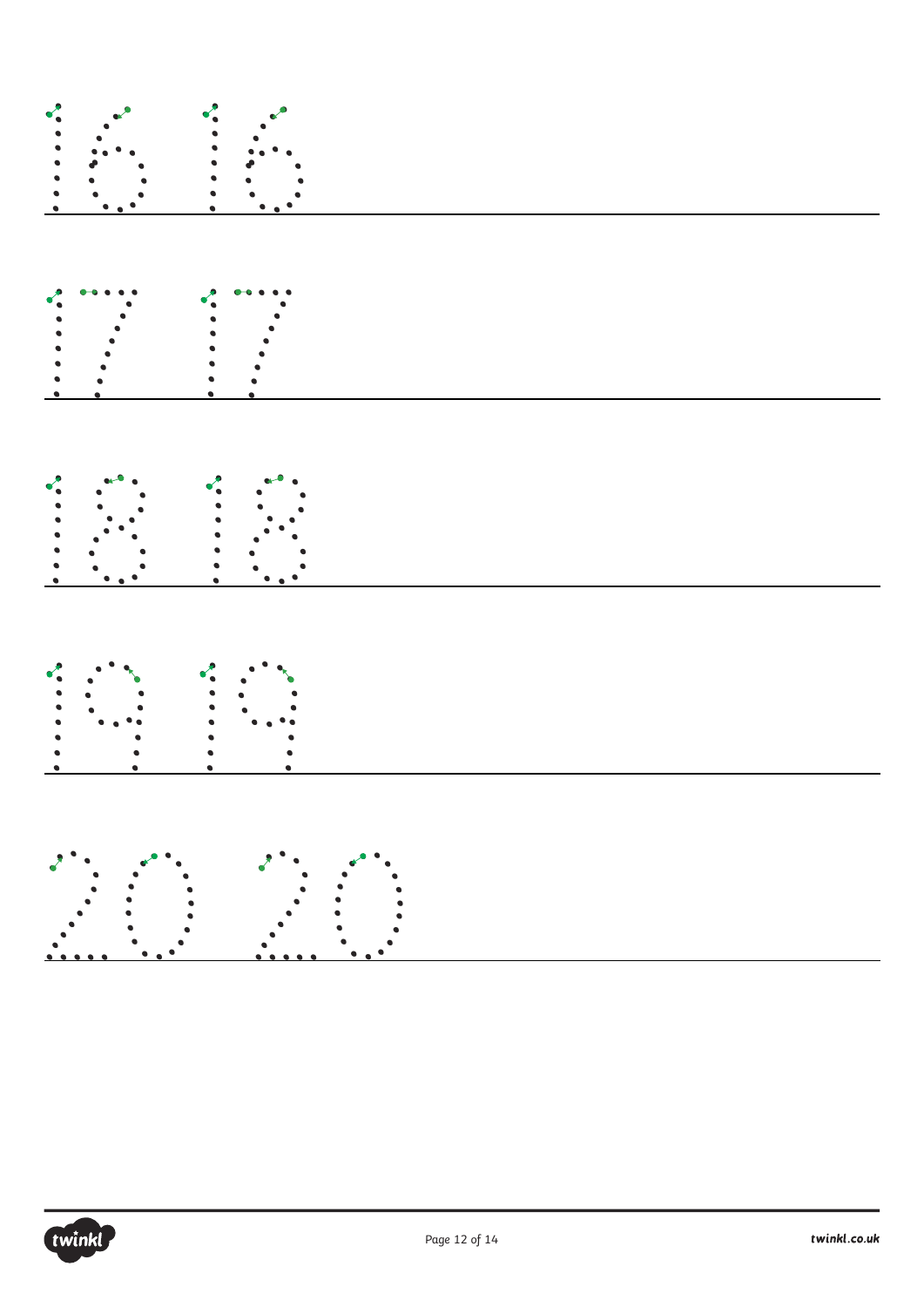#### **Match the Number - 0 to 10**

Match each number to its word by drawing a line.